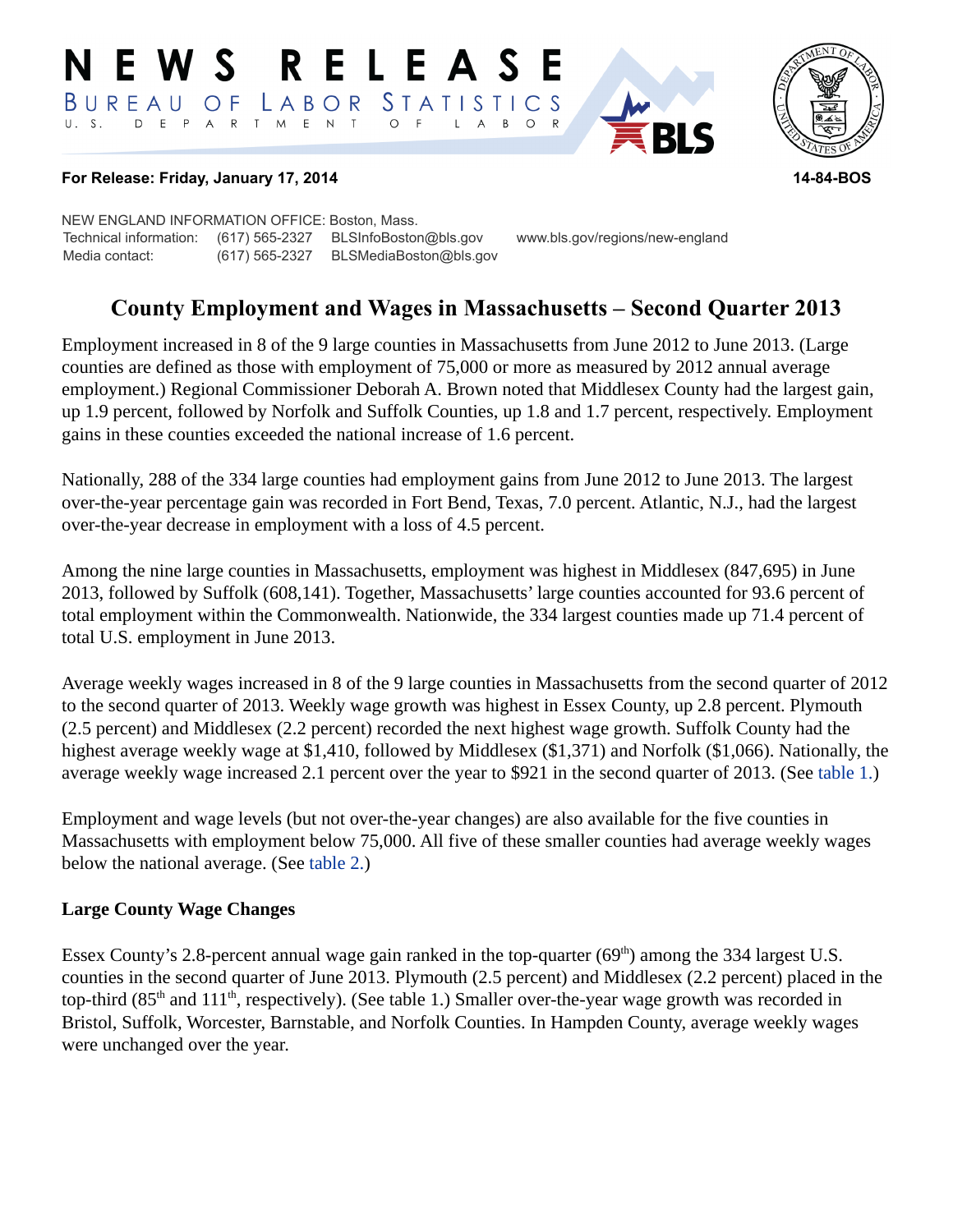Nationwide, Union, N.J., ranked first in average weekly wage growth, with an increase of 8.1 percent from the second quarter of 2012. San Mateo, Calif., placed second with a wage gain of 8.0 percent, followed by Williamson, Tenn. (7.8 percent) and Rockingham, N.H. (6.9 percent).

Among the 334 largest U.S. counties, 18 experienced over-the-year declines in average weekly wages. Davidson, Tenn., had the largest average weekly wage decrease with a loss of 2.2 percent. Whatcom, Wash., had the second largest decrease in average weekly wages, followed by Washington, Ore., and Shelby, Tenn., which tied for the third largest percentage decrease.

#### **Large County Average Weekly Wages**

Average weekly wages in 5 of Massachusetts' 9 large counties were above the national average of \$921 in the second quarter of 2013. Two of these counties placed in the top 10 nationwide—Suffolk (\$1,410,  $9<sup>th</sup>$ ) and Middlesex (\$1,371,  $10<sup>th</sup>$ ). Average weekly wages were lowest in Barnstable County (\$768, 255<sup>th</sup>).

Average weekly wages were higher than the national average in 107 of the 334 largest U.S. counties. Santa Clara, Calif., held the top position with an average weekly wage of \$1,810. New York, N.Y., was second with an average weekly wage of \$1,675, followed by San Mateo, Calif., (\$1,632), Washington, D.C., (\$1,575), and Arlington, Va. (\$1,525).

More than two-thirds of the largest U.S. counties (227) reported average weekly wages below the national average in the second quarter of 2013. The lowest wage was reported in Horry, S.C. (\$537), followed by the Texas counties of Cameron (\$572) and Hidalgo (\$592). Wages in these lowest-ranked counties were less than one-third of the average weekly wage reported for the highest-ranked county, Santa Clara, Calif. (\$1,810).

#### **Average Weekly Wages in Massachusetts' Smaller Counties**

All five counties in Massachusetts with employment below 75,000 had average weekly wages lower than the national average of \$921. Nantucket had the highest wage at \$898; Franklin reported the lowest wage \$711.

When all 14 counties in Massachusetts were considered, 9 had wages below the national average. As mentioned, the lowest weekly wage was reported in Franklin County which was 1 of 4 counties in the Commonwealth with an average weekly wage below \$800. Five counties reported weekly wages ranging from \$800 to \$899; two other counties had weekly wages from \$900 to \$999. The three highest-paid counties had average weekly wages over \$1,000 and were located in the Boston metropolitan area, including the area encircled by Highway 495. (See [chart 1.\)](#page-6-0)

#### **Additional Statistics and other Information**

QCEW data for states have been included in this release in table 3. For additional information about quarterly employment and wages data, please read the Technical Note or visit the QCEW Web site at [www.bls.gov/cew](https://www.bls.gov/cew).

An annual bulletin, *Employment and Wages Annual Wages Online*, features comprehensive information by detailed industry on establishments, employment, and wages for the nation and all states. The 2012 edition of this publication, which was published in September 2013, contains selected data produced by Business Employment Dynamics (BED) on job gains and losses, as well as selected data from the first quarter 2013 version of the news release. Tables and additional content from *Employment and Wages Annual Averages 2012*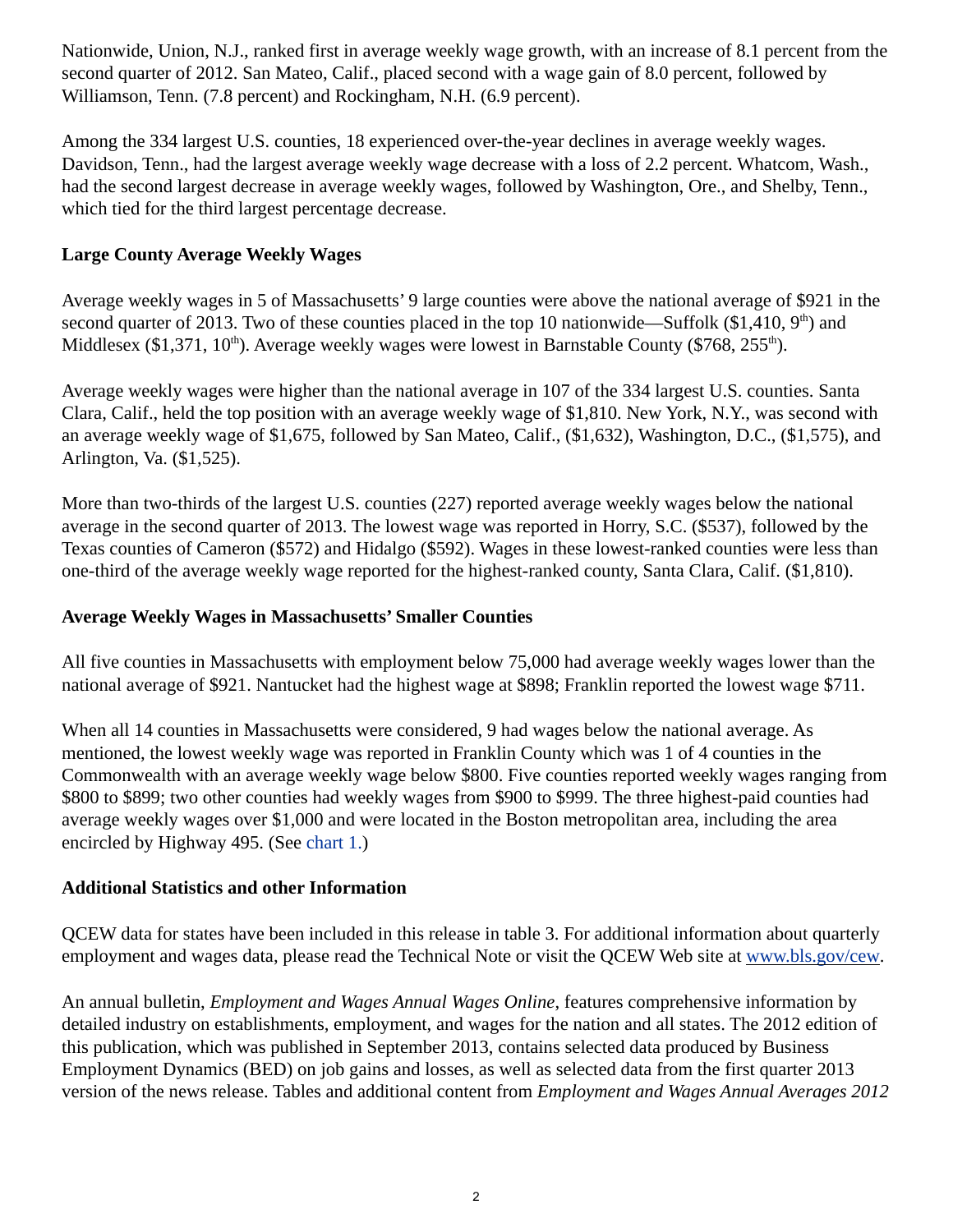are now available online at [www.bls.gov/cew/publications/employment-and-wages-annual-averages/2012/](https://www.bls.gov/cew/publications/employment-and-wages-annual-averages/2012/home.htm) [home.htm.](https://www.bls.gov/cew/publications/employment-and-wages-annual-averages/2012/home.htm) The 2013 edition of *Employment and Wages Annual Averages Online* will be available in September 2014.

Information in this release will be made available to sensory impaired individuals upon request. Voice phone: 202-691-5200; Federal Relay Services: 1-800-877-8339.

For personal assistance or further information on the QCEW program, as well as other Bureau programs, contact the New England Information Office at 617-565-2327. This release is available in PDF and HTML format on the New England BLS Web site at [https://www.bls.gov/regions/new-england/news-release/](https://www.bls.gov/regions/new-england/news-release/countyemploymentandwages_massachusetts.htm) [countyemploymentandwages\\_massachusetts.htm](https://www.bls.gov/regions/new-england/news-release/countyemploymentandwages_massachusetts.htm).

#### **Technical Note**

Average weekly wage data by county are compiled under the Quarterly Census of Employment and Wages (QCEW) program, also known as the ES-202 program. The data are derived from summaries of employment and total pay of workers covered by state and federal unemployment insurance (UI) legislation and provided by State Workforce Agencies (SWAs). The 9.2 million employer reports cover 135.1 million full- and parttime workers. The average weekly wage values are calculated by dividing quarterly total wages by the average of the three monthly employment levels of those covered by UI programs. The result is then divided by 13, the number of weeks in a quarter. It is to be noted, therefore, that over-the-year wage changes for geographic areas may reflect shifts in the composition of employment by industry, occupation, and such other factors as hours of work. Thus, wages may vary among counties, metropolitan areas, or states for reasons other than changes in the average wage level. Data for all states, Metropolitan Statistical Areas (MSAs), counties, and the nation are available on the BLS Web site at [www.bls.gov/cew/](https://www.bls.gov/cew/); however, data in QCEW press releases have been revised and may not match the data contained on the Bureau's Web site.

QCEW data are not designed as a time series. QCEW data are simply the sums of individual establishment records reflecting the number of establishments that exist in a county or industry at a point in time. Establishments can move in or out of a county or industry for a number of reasons—some reflecting economic events, others reflecting administrative changes.

The preliminary QCEW data presented in this release may differ from data released by the individual states as well as from the data presented on the BLS Web site. These potential differences result from the states' continuing receipt, review and editing of UI data over time. On the other hand, differences between data in this release and the data found on the BLS Web site are the result of adjustments made to improve over-the-year comparisons. Specifically, these adjustments account for administrative (noneconomic) changes such as a correction to a previously reported location or industry classification. Adjusting for these administrative changes allows users to more accurately assess changes of an economic nature (such as a firm moving from one county to another or changing its primary economic activity) over a 12-month period. Currently, adjusted data are available only from BLS press releases.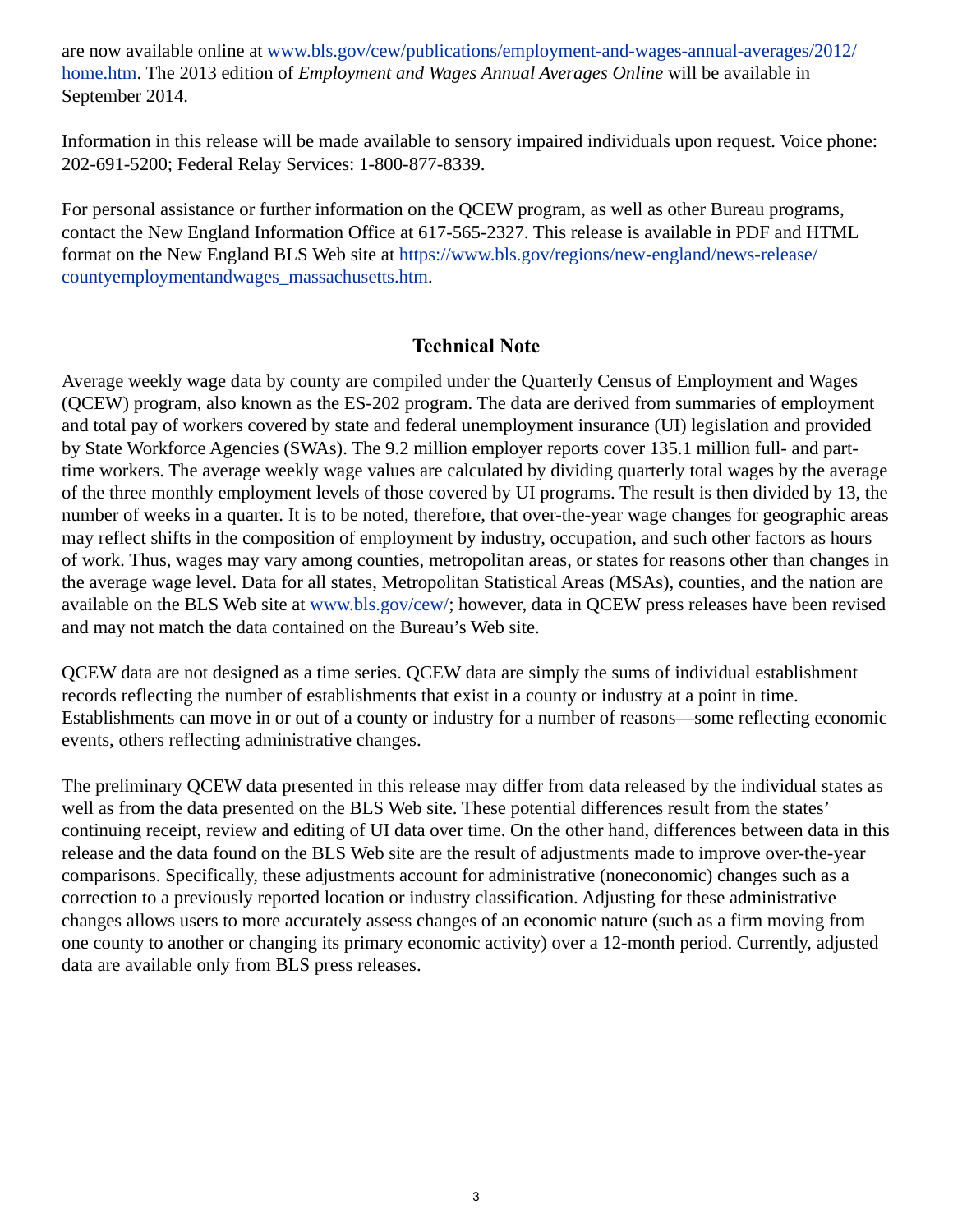#### <span id="page-3-0"></span>**Table 1. Covered (1) employment and wages in the United States and the 9 largest counties in Massachusetts, second quarter 2013 (2)**

|      |                             | Employment                                   |                                                   | Average Weekly Wage (3)   |                                       |                                                           |                                                   |  |
|------|-----------------------------|----------------------------------------------|---------------------------------------------------|---------------------------|---------------------------------------|-----------------------------------------------------------|---------------------------------------------------|--|
| Area | June<br>2013<br>(thousands) | Percent<br>change,<br>June<br>$2012 - 13(4)$ | National<br>ranking by<br>percent<br>change $(5)$ | Average<br>weekly<br>wage | National<br>ranking by<br>level $(5)$ | Percent<br>change,<br>second<br>quarter<br>$2012 - 13(4)$ | National<br>ranking by<br>percent<br>change $(5)$ |  |
|      | 135,094.0                   | 1.6                                          |                                                   | \$921                     |                                       | 2.1                                                       |                                                   |  |
|      | 3,352.7                     | 1.3                                          |                                                   | 1,131                     |                                       | 2.0                                                       | 21                                                |  |
|      | 102.3                       | 0.8                                          | 226                                               | 768                       | 255                                   | 1.2                                                       | 227                                               |  |
|      | 217.5                       | 0.7                                          | 233                                               | 842                       | 172                                   | 2.1                                                       | 123                                               |  |
|      | 315.0                       | 0.3                                          | 266                                               | 979                       | 73                                    | 2.8                                                       | 69                                                |  |
|      | 201.1                       | $-0.3$                                       | 306                                               | 832                       | 184                                   | 0.0                                                       | 305                                               |  |
|      | 847.7                       | 1.9                                          | 124                                               | 1,371                     | 10                                    | 2.2                                                       | 111                                               |  |
|      | 335.1                       | 1.8                                          | 131                                               | 1.066                     | 45                                    | 1.1                                                       | 237                                               |  |
|      | 184.1                       | 1.5                                          | 158                                               | 889                       | 137                                   | 2.5                                                       | 85                                                |  |
|      | 608.1                       | 1.7                                          | 143                                               | 1,410                     | 9                                     | 1.8                                                       | 159                                               |  |
|      | 328.3                       | 1.2                                          | 183                                               | 926                       | 104                                   | 1.3                                                       | 218                                               |  |

<span id="page-3-1"></span>Footnotes:

(1) Includes workers covered by Unemployment Insurance (UI) and Unemployment Compensation for Federal Employees (UCFE) programs.

(2) Data are preliminary.

(3) Average weekly wages were calculated using unrounded data.

(4) Percent changes were computed from quarterly employment and pay data adjusted for noneconomic county reclassifications.

(5) Ranking does not include the county of San Juan, Puerto Rico.

(6) Totals for the United States do not include data for Puerto Rico or the Virgin Islands.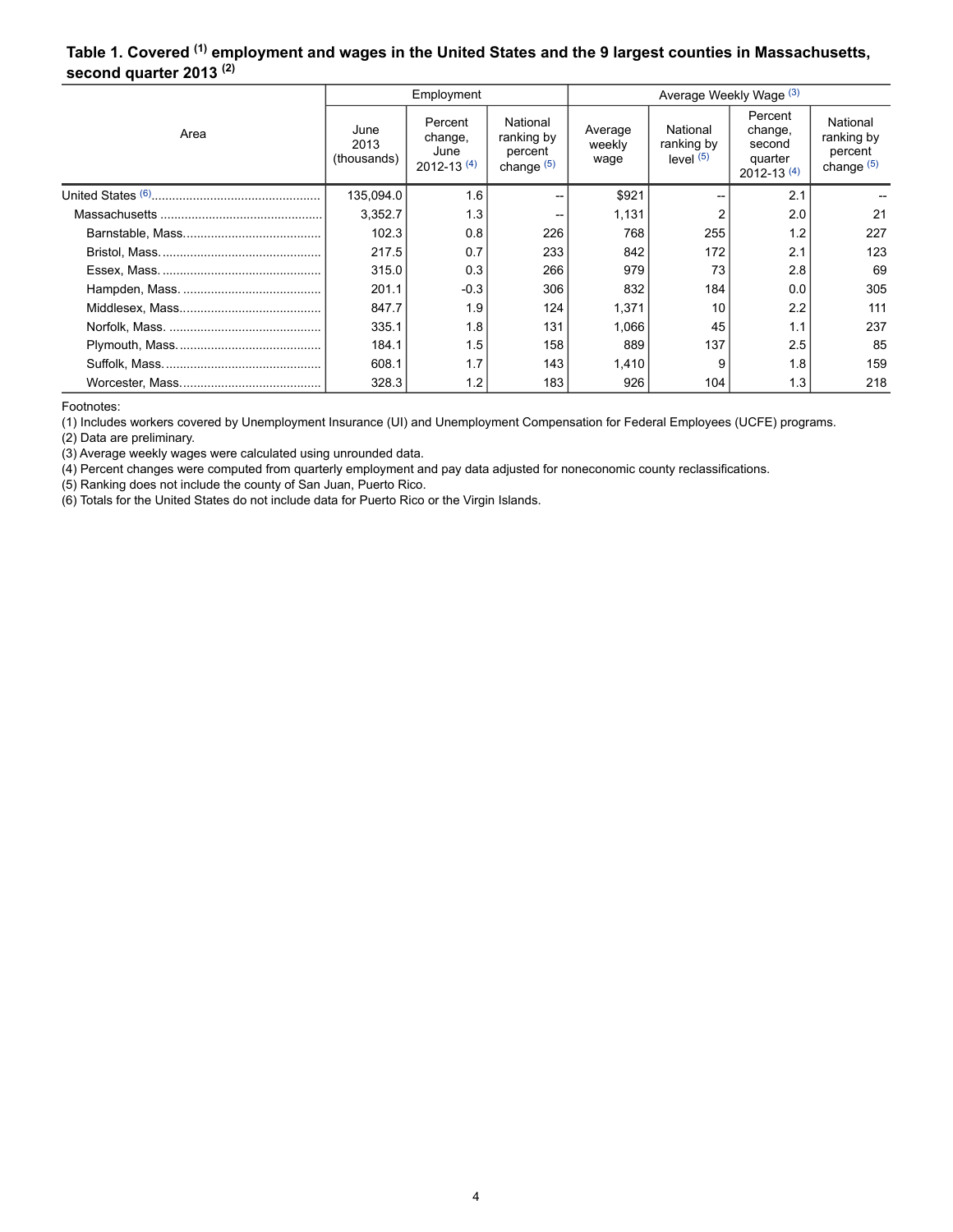#### <span id="page-4-0"></span>**Table 2. Covered (1) employment and wages in the United States and all counties in Massachusetts, 2nd quarter 2013 (2)**

| Area | Employment<br>June<br>2013 | Average<br>Weekly<br>Wage $(3)$ |  |
|------|----------------------------|---------------------------------|--|
|      | 135,093,963                | \$921                           |  |
|      | 3,352,679                  | 1,131                           |  |
|      | 102,289                    | 768                             |  |
|      | 62,901                     | 759                             |  |
|      | 217,544                    | 842                             |  |
|      | 10,248                     | 812                             |  |
|      | 315,049                    | 979                             |  |
|      | 26,687                     | 711                             |  |
|      | 201,077                    | 832                             |  |
|      | 61,184                     | 785                             |  |
|      | 847,695                    | 1.371                           |  |
|      | 8,132                      | 898                             |  |
|      | 335,132                    | 1,066                           |  |
|      | 184,146                    | 889                             |  |
|      | 608,141                    | 1.410                           |  |
|      | 328,289                    | 926                             |  |

<span id="page-4-1"></span>Footnotes

(1) Includes workers covered by Unemployment Insurance (UI) and Unemployment Compensation for Federal Employees (UCFE) programs.

(2) Data are preliminary.

(3) Average weekly wages were calculated using unrounded data.

(4) Totals for the United States do not include data for Puerto Rico or the Virgin Islands.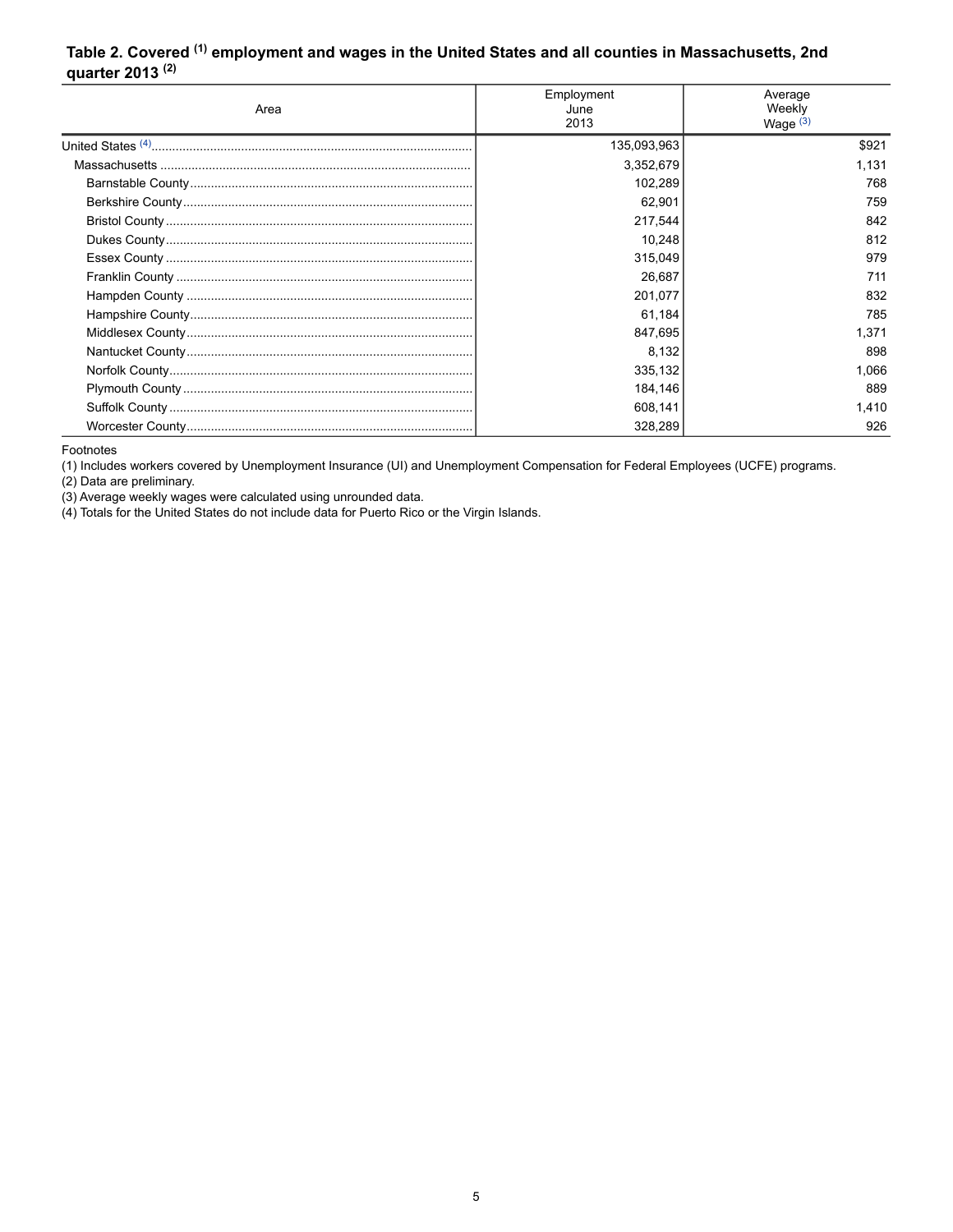# **Table 3. Covered (1) employment and wages by state, second quarter 2013 (2)**

|          |                          | Employment                         | Average weekly wage (3) |                                 |                                                    |                                             |  |
|----------|--------------------------|------------------------------------|-------------------------|---------------------------------|----------------------------------------------------|---------------------------------------------|--|
| State    | June 2013<br>(thousands) | Percent<br>change, June<br>2012-13 | Average<br>weekly wage  | National<br>ranking by<br>level | Percent<br>change,<br>second<br>quarter<br>2012-13 | National<br>ranking by<br>percent<br>change |  |
|          | 135,094.0                | 1.6                                | \$921                   |                                 | 2.1                                                |                                             |  |
|          | 1,859.5                  | 0.9                                | 794                     | 35                              | 1.4                                                | 44                                          |  |
|          | 342.6                    | $-0.1$                             | 970                     | 9                               | 1.6                                                | 37                                          |  |
|          | 2,438.1                  | 1.8                                | 877                     | 20                              | 1.7                                                | 32                                          |  |
|          | 1,150.4                  | $-0.6$                             | 734                     | 46                              | 2.4                                                | 10                                          |  |
|          | 15,485.8                 | 2.4                                | 1,048                   | 6                               | 2.0                                                | 21                                          |  |
|          | 2,359.4                  | 2.9                                | 933                     | 14                              | 1.6                                                | 37                                          |  |
|          | 1,666.3                  | 1.0                                | 1,128                   | 3                               | 1.5                                                | 41                                          |  |
|          | 417.8                    | 1.8                                | 966                     | 12                              | 2.0                                                | 21                                          |  |
|          | 725.0                    | 0.9                                | 1,575                   | 1                               | 2.1                                                | 19                                          |  |
|          | 7,402.0                  | 2.4                                | 822                     | 29                              | 2.0                                                | 21                                          |  |
|          | 3,917.2                  | 1.7                                | 867                     | 22                              | 2.2                                                | 17                                          |  |
|          | 617.0                    | 1.9                                | 823                     | 28                              | 1.6                                                | 37                                          |  |
|          | 642.7                    | 2.7                                | 683                     | 51                              | 1.9                                                | 28                                          |  |
|          | 5,750.0                  | 0.8                                | 971                     | 8                               | 1.9                                                | 28                                          |  |
|          | 2,863.4                  | 1.1                                | 776                     | 42                              | 1.7                                                | 32                                          |  |
|          | 1,523.9                  | 1.3                                | 757                     | 43                              | 2.0                                                | 21                                          |  |
|          | 1,350.0                  | 1.2                                | 779                     | 41                              | 2.1                                                | 19                                          |  |
|          | 1,790.6                  | 0.6                                | 782                     | 38                              | 1.3                                                | 46                                          |  |
|          | 1,894.7                  | 0.9                                | 824                     | 27                              | 2.4                                                | 10                                          |  |
|          | 604.4                    | 0.4                                | 732                     | 47                              | 1.8                                                | 30                                          |  |
|          | 2,570.3                  | 0.9                                | 1,005                   | 7                               | 1.4                                                | 44                                          |  |
|          | 3,352.7                  | 1.3                                | 1,131                   | $\overline{2}$                  | 2.0                                                | 21                                          |  |
|          | 4,073.7                  | 2.2                                | 875                     | 21                              | 2.0                                                | 21                                          |  |
|          | 2,745.2                  | 1.9                                | 929                     | 15                              | 2.4                                                | 10                                          |  |
|          | 1,094.9                  | 0.7<br>1.2                         | 691                     | 49                              | 1.5                                                | 41<br>37                                    |  |
|          | 2,668.2<br>448.4         | 1.5                                | 803<br>717              | 33<br>48                        | 1.6<br>2.4                                         | 10                                          |  |
|          | 941.0                    | 0.9                                | 737                     | 45                              | 2.6                                                | $\overline{7}$                              |  |
|          | 1,168.3                  | 2.3                                | 829                     | 26                              | 1.7                                                | 32                                          |  |
|          | 629.1                    | 0.8                                | 916                     | 17                              | 2.9                                                | 4                                           |  |
|          | 3,917.5                  | 1.0                                | 1,084                   | 5                               | 2.6                                                | $\overline{7}$                              |  |
|          | 795.0                    | 0.4                                | 781                     | 39                              | $-0.3$                                             | 51                                          |  |
| New York | 8,804.9                  | 1.1                                | 1,118                   | 4                               | 2.0                                                | 21                                          |  |
|          | 3,985.1                  | 1.7                                | 808                     | 31                              | 2.5                                                | 9                                           |  |
|          | 433.7                    | 3.2                                | 887                     | 18                              | 3.7                                                | -1                                          |  |
|          | 5,162.3                  | 1.1                                | 830                     | 25                              | 1.7                                                | 32                                          |  |
|          | 1,560.7                  | 0.9                                | 794                     | 35                              | 3.5                                                | $\overline{2}$                              |  |
|          | 1,708.0                  | 2.5                                | 848                     | 23                              | 1.3                                                | 46                                          |  |
|          | 5,665.9                  | 0.3                                | 918                     | 16                              | 2.8                                                | 5                                           |  |
|          | 465.5                    | 1.0                                | 880                     | 19                              | 2.3                                                | 16                                          |  |
|          | 1,864.9                  | 1.8                                | 747                     | 44                              | 1.5                                                | 41                                          |  |
|          | 417.0                    | 1.0                                | 689                     | 50                              | 1.8                                                | 30                                          |  |
|          | 2,709.3                  | 15                                 | 820                     | 30                              | 0.5                                                | 49                                          |  |
|          | 11,078.8                 | 2.7                                | 944                     | 13                              | 2.4                                                | 10                                          |  |
|          | 1,259.7                  | 2.8                                | 783                     | 37                              | 2.2                                                | 17                                          |  |
|          | 303.1                    | 0.3                                | 808                     | 31                              | 2.7                                                | 6                                           |  |
|          | 3,685.4                  | 0.7                                | 968                     | 11                              | 1.7                                                | 32                                          |  |
|          | 3,013.3                  | 2.2                                | 969                     | 10                              | 2.4                                                | 10                                          |  |
|          | 713.1                    | -0.1                               | 781                     | 39                              | 0.6                                                | 48                                          |  |
|          | 2,768.2                  | 0.6                                | 801                     | 34                              | 3.0                                                | 3                                           |  |
|          | 290.4                    | 0.4                                | 845                     | 24                              | 0.5                                                | 49                                          |  |
|          | 926.1                    | $-1.1$                             | 503                     | (5)                             | 1.0                                                | (5)                                         |  |